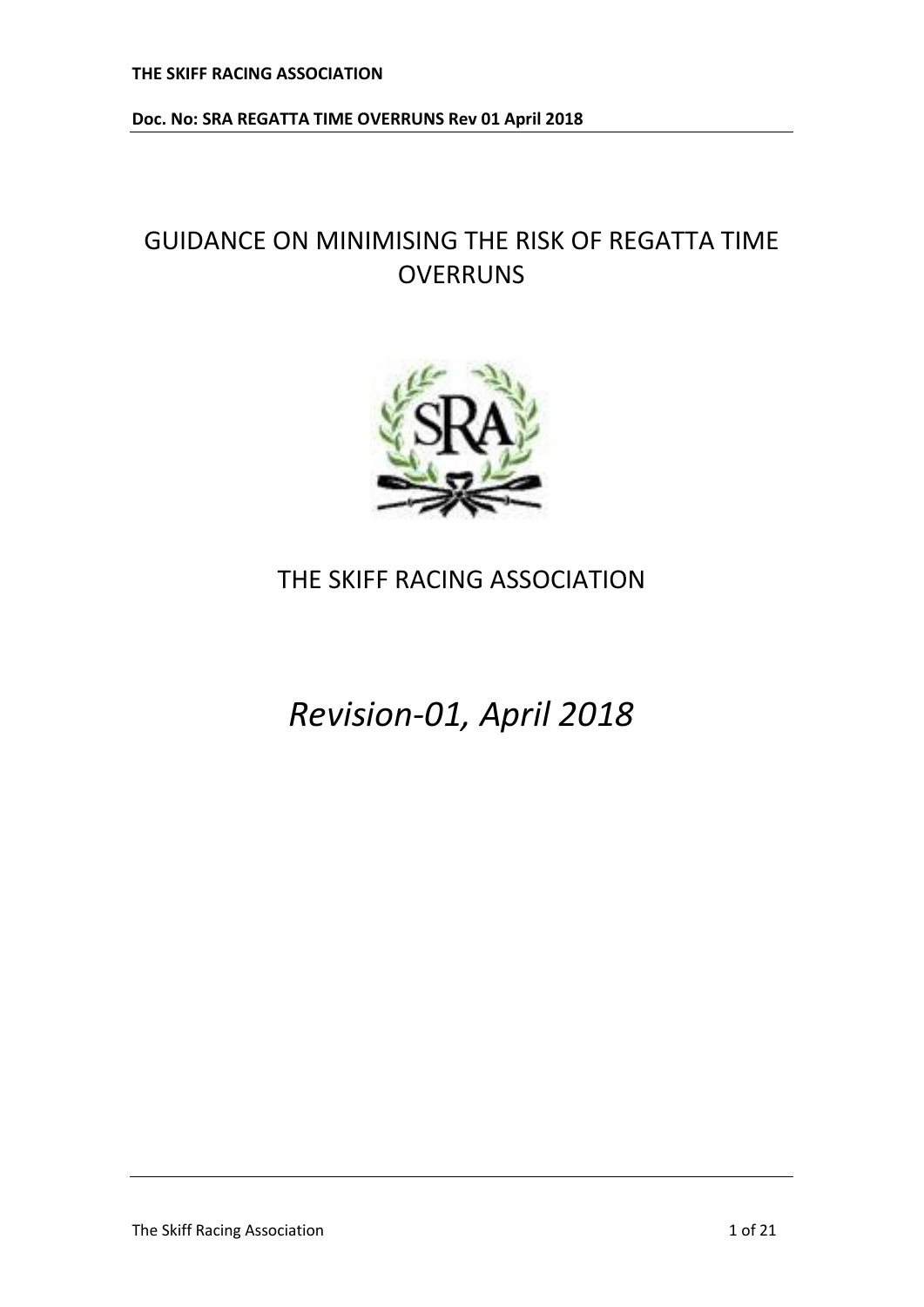## Doc. No: SRA REGATTA TIME OVERRUNS Rev 01 April 2018

## **CONTENTS**

Section

## Page

| 1.1            |  |
|----------------|--|
| 1.2            |  |
| 2 <sub>1</sub> |  |
| 2.1            |  |
| $2.2^{\circ}$  |  |
| 2.3            |  |
| 3.             |  |
| 4.             |  |

## Appendices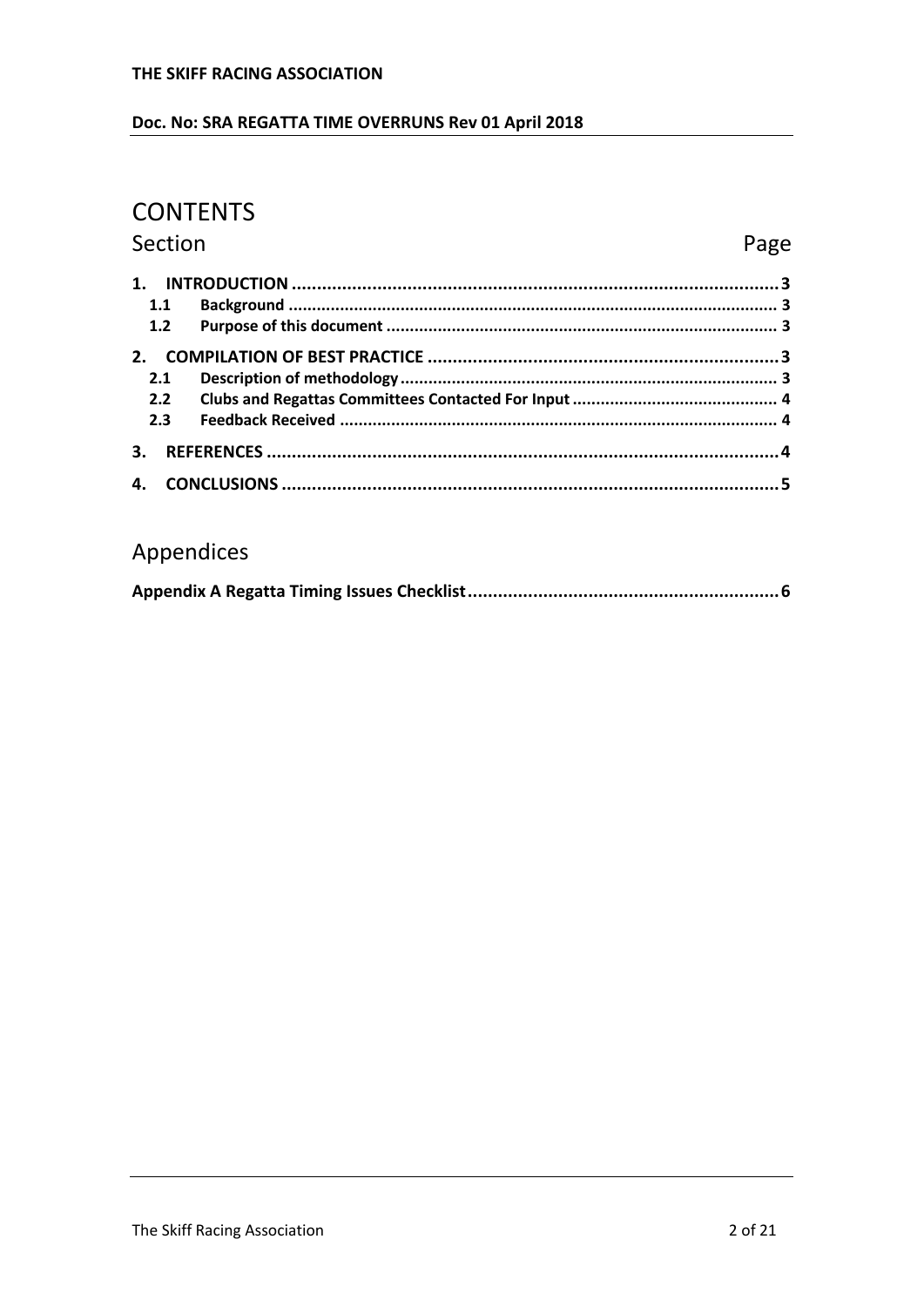### **Doc. No: SRA REGATTA TIME OVERRUNS Rev 01 April 2018**

## <span id="page-2-0"></span>**1. INTRODUCTION**

## <span id="page-2-1"></span>**1.1 Background**

Regattas that have large time over-runs can have the following potential detrimental effects for the Skiff Racing community:

- Clubs, individual competitors and Umpires may be disinclined to attend future regattas at the host club again.
- There may be a loss of good will from the host club's team of volunteers leading to a lack of willingness to help at the next regatta, and hence an increased risk of time over-runs at future regatta.
- May give the wrong impression to regatta sponsors, or prize givers, who are often local dignitaries.
- Reduced enjoyment of the regatta for all involved.

## <span id="page-2-2"></span>**1.2 Purpose of this document**

The purpose of this document is to collate a "best practice" from the Skiff Racing community on how to minimise the risk of time over-runs of Skiff regattas. It can then be used as an aid memoire for Regatta Committees.

## <span id="page-2-3"></span>**2. COMPILATION OF BEST PRACTICE**

## <span id="page-2-4"></span>**2.1 Description of methodology**

The methodology for capturing lessons learned and best practice is as follows:

- **The focus is primarily on the time delays that can reasonably be foreseen by and which are under the control of the Regatta organising Committee only. (e.g. a competitor arriving late to a regatta is not under the direct control of the organising committee, but Umpire Launch failure is a foreseeable cause of regatta time delay for which the Regatta Committee may reasonably be expected to have a contingency plan in place.)**
- A draft of this document has initially been compiled with a pre-populated list of potential causes of time delays at regattas and some examples of actions that might be considered for minimising the risk of and length of delays.
- This has been issued to all skiff clubs and skiff regatta organising committees to review and include their input on any reasonable foreseeable causes and the actions that they put in place to ensure smooth and efficient running of their regattas.
- The input and feedback has been assimilated and refined into a review document
- The review document WAS re-issued for a final round of comments and any textual issues to all clubs and regatta committees.
- The final review comments received and document was updated as a final version and re-issued as guidance to all clubs and regatta committees and published on the SRA Website.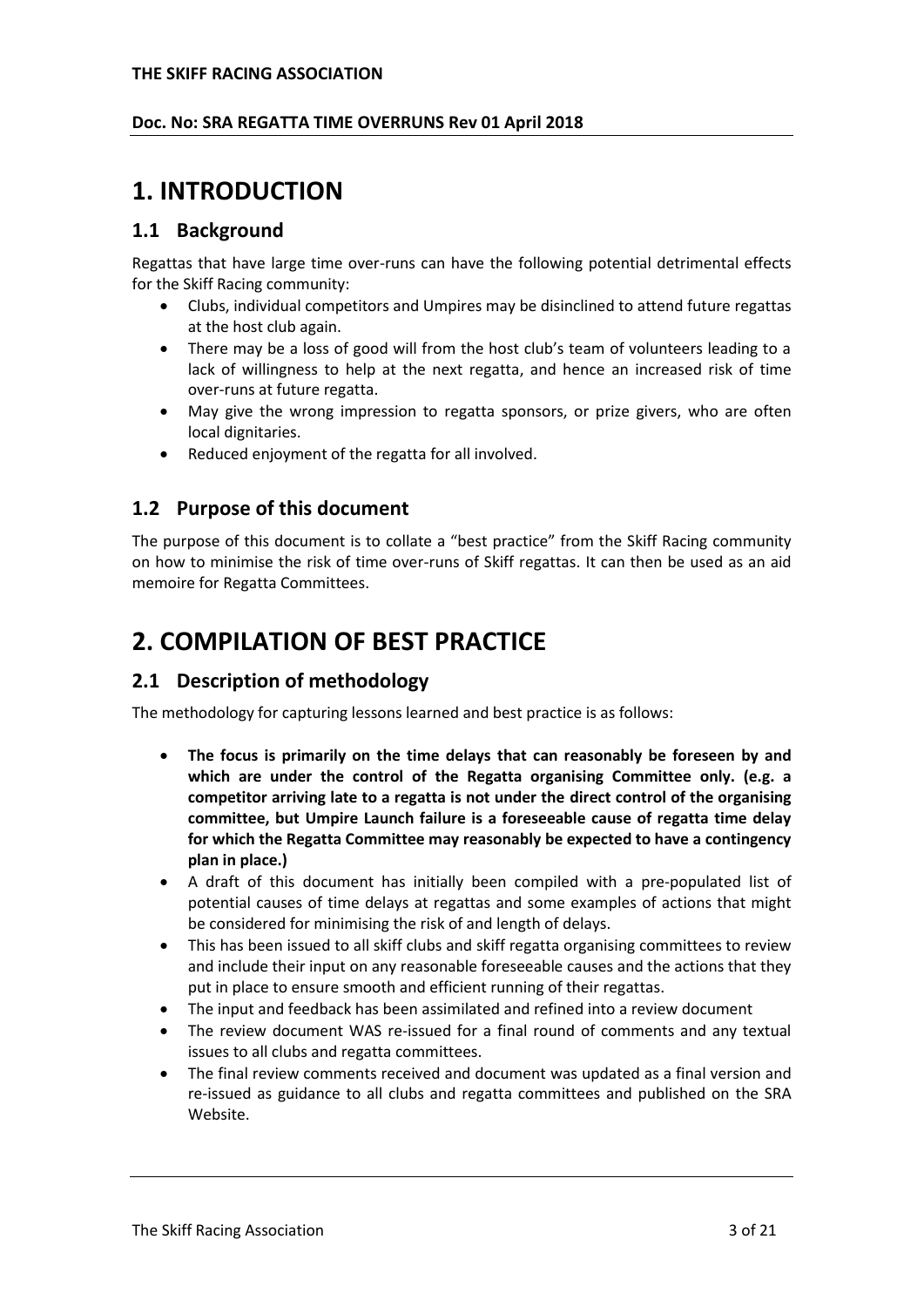### **Doc. No: SRA REGATTA TIME OVERRUNS Rev 01 April 2018**

## <span id="page-3-0"></span>**2.2 Clubs and Regattas Committees Contacted For Input**

Input and feedback has requested from the following:

|                                             | <b>NAMES REMOVED FOR WEBSITE PUBLICATION</b> |
|---------------------------------------------|----------------------------------------------|
| <b>Club or Regatta</b>                      | <b>Contact Names</b>                         |
|                                             |                                              |
| Thames Valley Skiff Club                    |                                              |
| Granta Skiff Club                           |                                              |
| Dittons Skiff & Punting Club                |                                              |
| The Skiff Club                              |                                              |
| Wraysbury Skiff & Punting Club              |                                              |
| Sunbury Skiff and Punting Club              |                                              |
| <b>Wargrave Boating Club</b>                |                                              |
|                                             |                                              |
| <b>Walton Reach Regatta</b>                 |                                              |
| Chertsey and Shepperton Regatta Association |                                              |
| Hampton Court & Dittons Regatta             |                                              |
| Wraysbury and Old Windsor Regatta           |                                              |
| Skiff Championships Regatta                 |                                              |
| Singles & Doubles Marathons                 |                                              |
| Sunbury Regatta                             |                                              |

## <span id="page-3-1"></span>**2.3 Feedback Received**

Feedback was received from the following:

|                                             | NAMES REMOVED FOR WEBSITE PUBLICATION |
|---------------------------------------------|---------------------------------------|
| <b>Club or Regatta</b>                      | <b>Contact Names</b>                  |
|                                             |                                       |
| Sunbury Skiff and Punting Club              |                                       |
| <b>Skiff Championships</b>                  |                                       |
| <b>TVSC Regatta</b>                         |                                       |
| Dittons Skiff & Punting Club                |                                       |
| Chertsey and Shepperton Regatta Association |                                       |
| The Skiff Club                              |                                       |
|                                             |                                       |
|                                             |                                       |
|                                             |                                       |
|                                             |                                       |
|                                             |                                       |
|                                             |                                       |

## <span id="page-3-2"></span>**3. REFERENCES**

Ref. 1 SRA Handbook and Rules of Racing, downloaded from SRA Website, 04/01/2018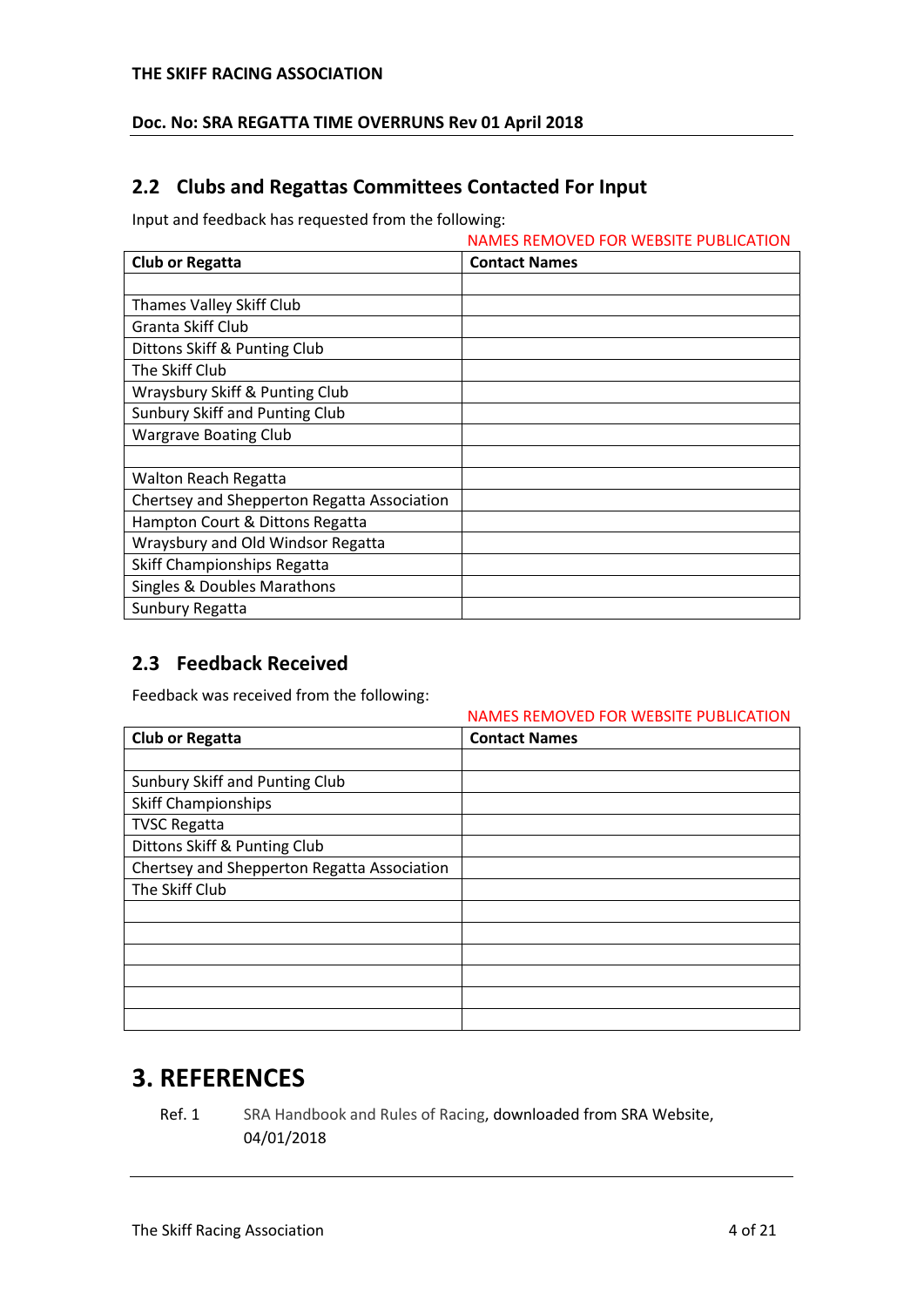#### **Doc. No: SRA REGATTA TIME OVERRUNS Rev 01 April 2018**

## <span id="page-4-0"></span>**4. CONCLUSIONS**

- There will always be some level of residual risk that time over-runs will occur due to the nature of the sport, and the environment in which it operates. However, the risk of time over-runs can be minimised by following a check list of actions during the regatta planning stages.
- The checklist of recommended actions compiled from the views of the Skiffing Community is presented in Appendix A of this document.
- The recommended actions may not necessarily be applicable or practical for all regatta situations, but are provided for consideration before rejecting.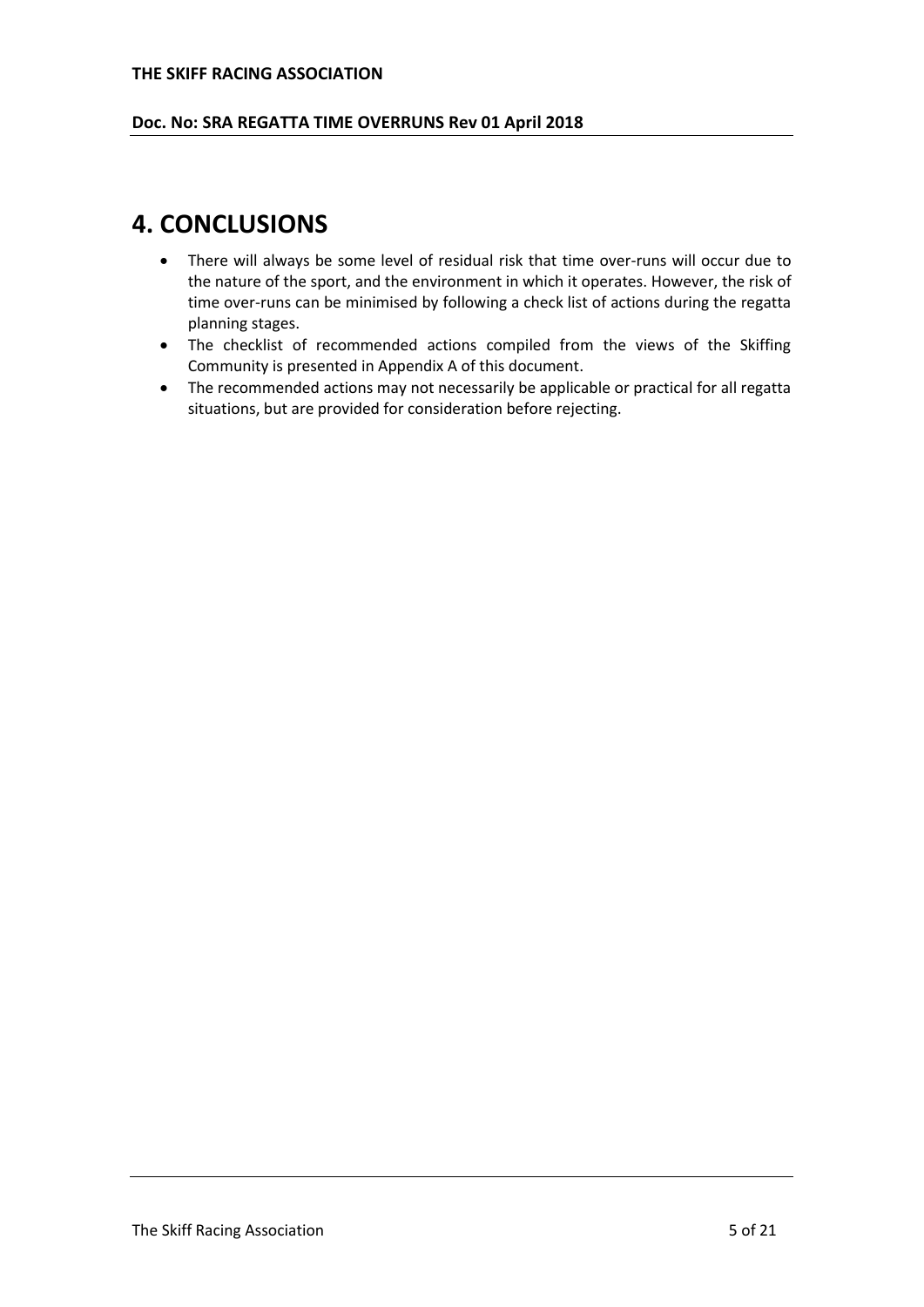Appendix A Regatta Timing Issues Checklist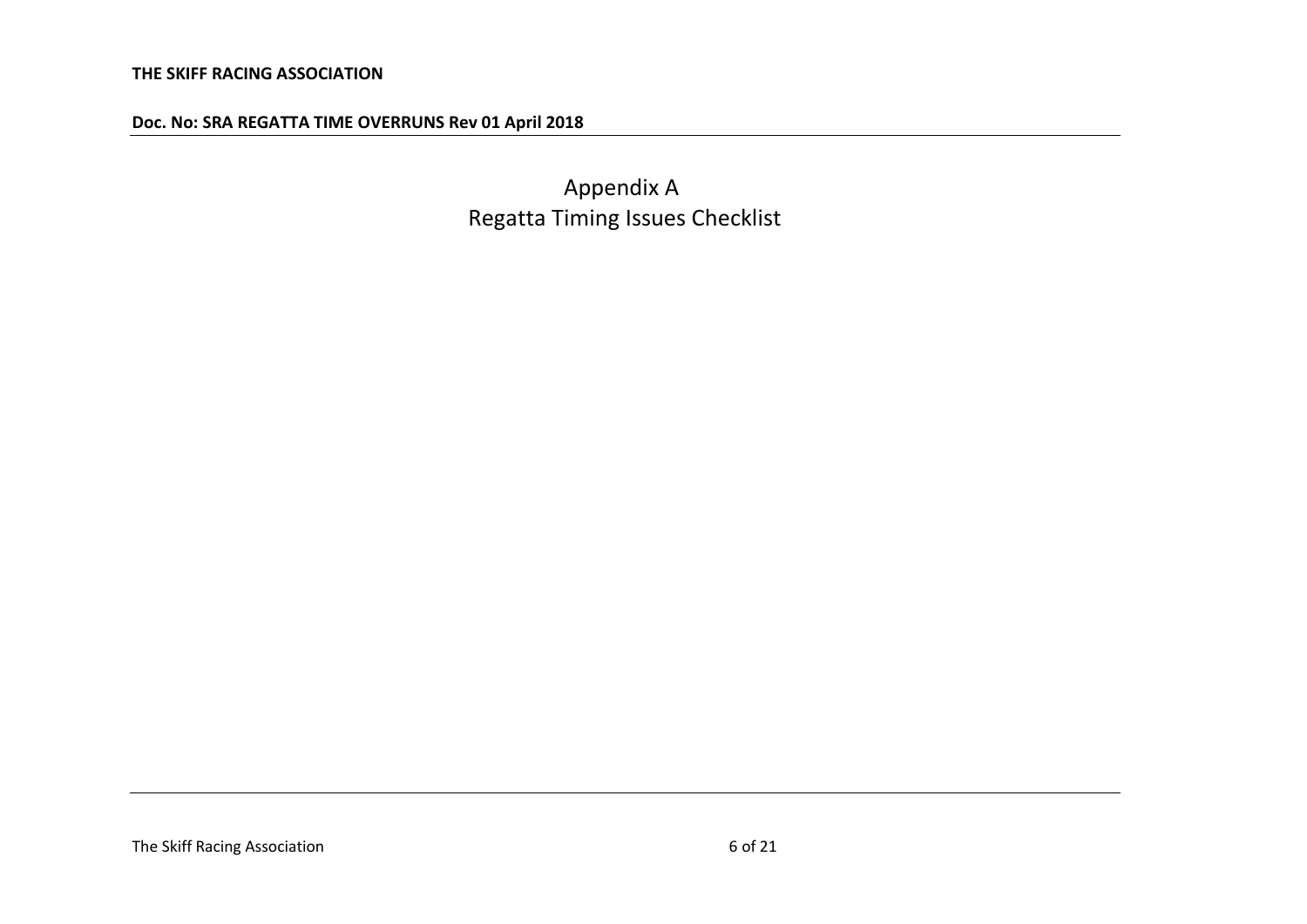| <b>RACE SCHEDULING</b>                                                                                                            |                                                                                                                            |                                                                                                                                                                                                                                                           |      |
|-----------------------------------------------------------------------------------------------------------------------------------|----------------------------------------------------------------------------------------------------------------------------|-----------------------------------------------------------------------------------------------------------------------------------------------------------------------------------------------------------------------------------------------------------|------|
| What are the hazards                                                                                                              | What might be the consequence?                                                                                             | What actions should be considered?                                                                                                                                                                                                                        | Done |
| <b>Competitor Conflicts</b><br>(Doubling Up)<br>The inclusion of a points<br>system has encouraged<br>competitors to race in more | There is potential for competitors<br>to be scheduled in races close to<br>the same time and hence delaying<br>the racing. | Regatta Committees should consider limiting competitors to<br>entering a set maximum number of events, at the time of<br>issuing the Notice for regattas. (Depending on the Regatta this<br>may normally be 2 or 3 events).                               |      |
| than 1 event.                                                                                                                     |                                                                                                                            | Doubling-Up should be accounted for as far as is practical when<br>scheduling races, by employing a "Doubling-up" Coding system<br>or similar during the regatta Draw.                                                                                    |      |
|                                                                                                                                   |                                                                                                                            | Consider scheduling in some additional time between races<br>where there is potential doubling up conflicts.                                                                                                                                              |      |
|                                                                                                                                   |                                                                                                                            | The events with the largest numbers of entries scheduled to<br>start early in the race schedule, and subsequent rounds also<br>held as early as practical.                                                                                                |      |
|                                                                                                                                   |                                                                                                                            | Not leaving all Finals until the end of the day. The events with<br>smaller numbers of entries may be considered for an early<br>Final.                                                                                                                   |      |
|                                                                                                                                   |                                                                                                                            | Events that are not conventional SRA events (e.g. other than<br>skiffs, and particularly with more crew members, like gigs etc)<br>should be scheduled during lunch or tea breaks or after skiff<br>races are completed, to minimise crew member clashes. |      |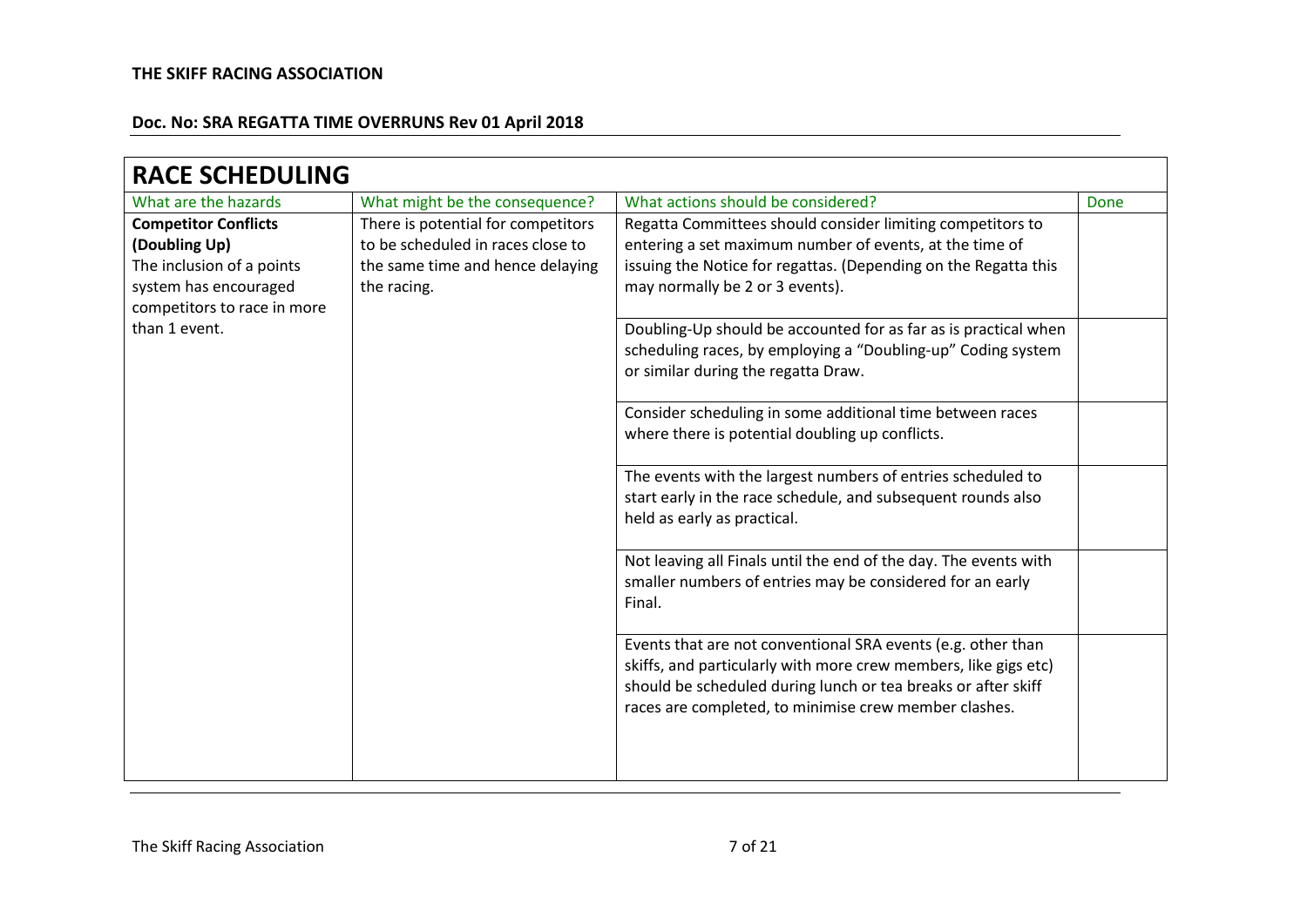$\blacksquare$ 

| <b>RACE SCHEDULING</b>       |                                        |                                                                                |      |
|------------------------------|----------------------------------------|--------------------------------------------------------------------------------|------|
| What are the hazards         | What might be the consequence?         | What actions should be considered?                                             | Done |
| Lack of boats                | If there are not enough boats of       | Consider starting the events with the largest number of entries                |      |
| Insufficient boats of the    | the right types and spare boats        | earliest within the race programme, as they will require more                  |      |
| required type available when | available there is likely to be delays | rounds and races to complete.                                                  |      |
| boating                      | in changing over crews and getting     |                                                                                |      |
|                              | to the start.                          | Consideration should be given to the total number of races                     |      |
|                              |                                        | required for each boat type, i.e. number of doubles races and                  |      |
|                              |                                        | number of singles races. E.g. If there are twice the number of                 |      |
|                              |                                        | doubles races compared to singles races then consideration                     |      |
|                              |                                        | should be given to alternating 2 doubles races with 1 singles<br>race.         |      |
|                              |                                        |                                                                                |      |
|                              |                                        | Consideration should be given to ensuring there are spare sets                 |      |
|                              |                                        | of matched boats already on the water or close to hand, ready                  |      |
|                              |                                        | for use if there are any delays of returning crews, e.g. due to a              |      |
|                              |                                        | re-row or boat damage. This may require arranging that                         |      |
|                              |                                        | matched boats are borrowed from other clubs for the period of                  |      |
|                              |                                        | regatta.                                                                       |      |
| <b>Cox allocations</b>       | If coxes are involved in more than 1   | Regatta Committees could consider demanding that all coxes                     |      |
| Doubling-up of coxes is not  | event there is potential for them to   | be named on entries, so that doubling up of coxes could be                     |      |
| normally considered by       | be scheduled in races close to the     | accounted for within the regatta schedules. However, it should                 |      |
| Regatta Committees when      | same time and hence delaying the       | be recognised that historically the availability of the number of              |      |
| scheduling races             | racing.                                | competent race coxes compared to number of race crews has                      |      |
|                              |                                        | always been unbalanced, so placing this demand on Clubs may<br>be too onerous. |      |
|                              |                                        | In Notice for Regatta, sent to Clubs, it is suggested that a note              |      |
|                              |                                        | is added that "Club Captains should consider allocation of the                 |      |
|                              |                                        | same cox for competitors who are doubling-up, where                            |      |
|                              |                                        | practical."                                                                    |      |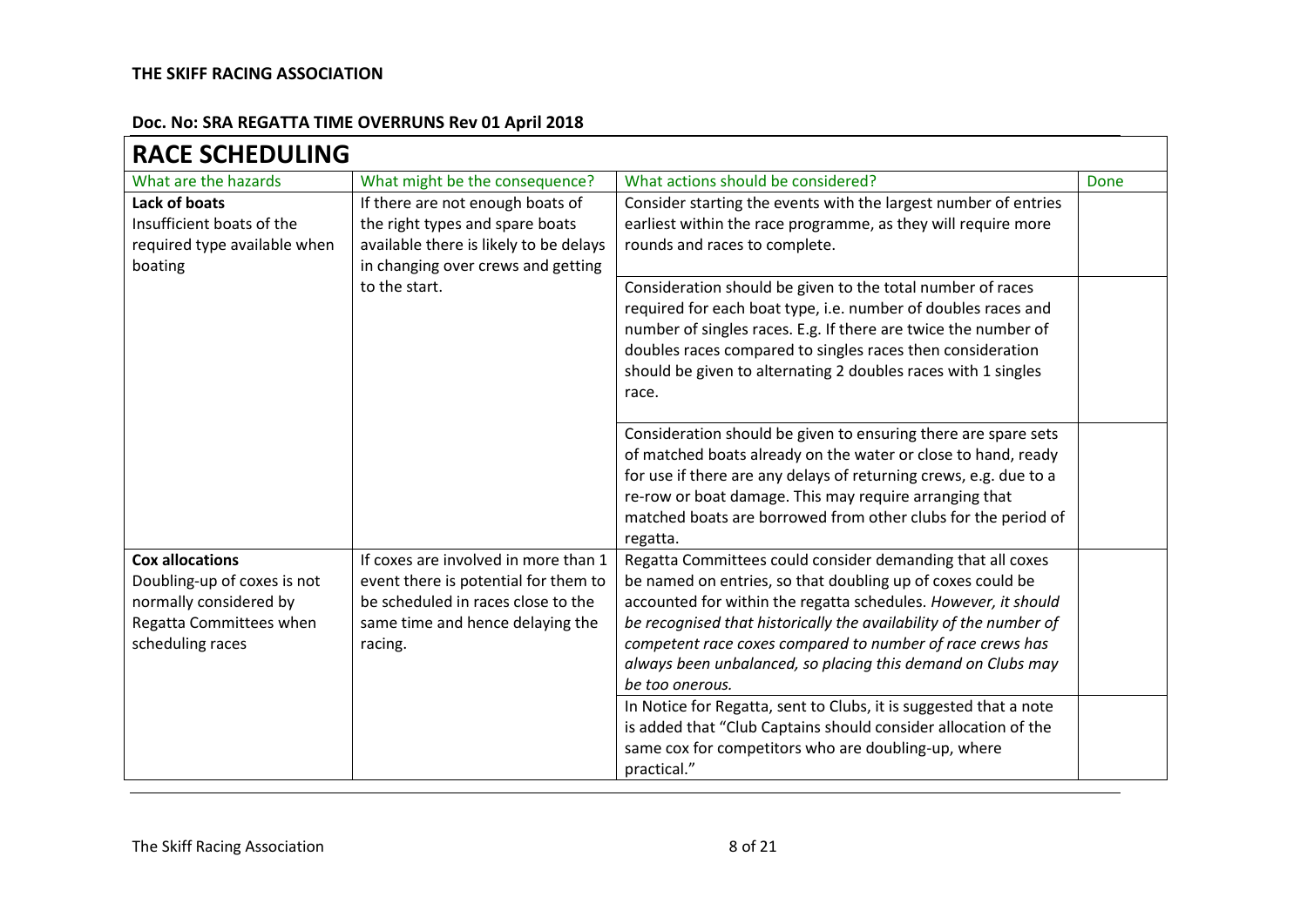| <b>RACE SCHEDULING</b> |                                                                                                                                                                                                                                               |                                                                                                                                                                                                                                                                                                                                                                                                                                                                                                                                                                                                                                                                                                                                                                                                                                                                                                                                                                                                                                                                                                                                                                                                                                                                                                                                      |      |
|------------------------|-----------------------------------------------------------------------------------------------------------------------------------------------------------------------------------------------------------------------------------------------|--------------------------------------------------------------------------------------------------------------------------------------------------------------------------------------------------------------------------------------------------------------------------------------------------------------------------------------------------------------------------------------------------------------------------------------------------------------------------------------------------------------------------------------------------------------------------------------------------------------------------------------------------------------------------------------------------------------------------------------------------------------------------------------------------------------------------------------------------------------------------------------------------------------------------------------------------------------------------------------------------------------------------------------------------------------------------------------------------------------------------------------------------------------------------------------------------------------------------------------------------------------------------------------------------------------------------------------|------|
| What are the hazards   | What might be the consequence?                                                                                                                                                                                                                | What actions should be considered?                                                                                                                                                                                                                                                                                                                                                                                                                                                                                                                                                                                                                                                                                                                                                                                                                                                                                                                                                                                                                                                                                                                                                                                                                                                                                                   | Done |
| <b>Race Intervals</b>  | Intervals between races within the<br>race programme which are very<br>short give too little time for crew<br>change-overs. Intervals which are<br>very long can induce a "lack of<br>urgency" to competitors. Both can<br>cause time delays. | Consideration should be given to estimating a reasonable turn-<br>around time of the umpire launch or launches to allow for<br>the communication of the race start preparation to<br>crews,<br>the start,<br>the race itself<br>the communication of the race result for recording<br>and;<br>the time for the umpire launch to drive back to the<br>start.<br>This will provide an estimate of the minimum possible race<br>interval, ignoring skiff crew turn around.<br>Consideration should be given to the number of sets of skiffs<br>available, and the estimated turn-around of crews to get back<br>to the start. This should set the minimum race interval.<br>Consideration should be given to variable intervals at "pinch-<br>points" where doubling-up may become an issue, e.g. normally<br>towards the end of a regatta there is potential for doubling-up<br>of competitors to become an issue, so a longer interval<br>between races may be more suitable in the last few races. i.e.<br>Estimate a reasonable minimum target time to get to the Start,<br>get attached, race, return to raft, recover and be ready to go<br>out for next race.<br>Consideration should be given to providing slightly longer time<br>intervals between the first few races to allow for any start-up /<br>familiarisation issues. |      |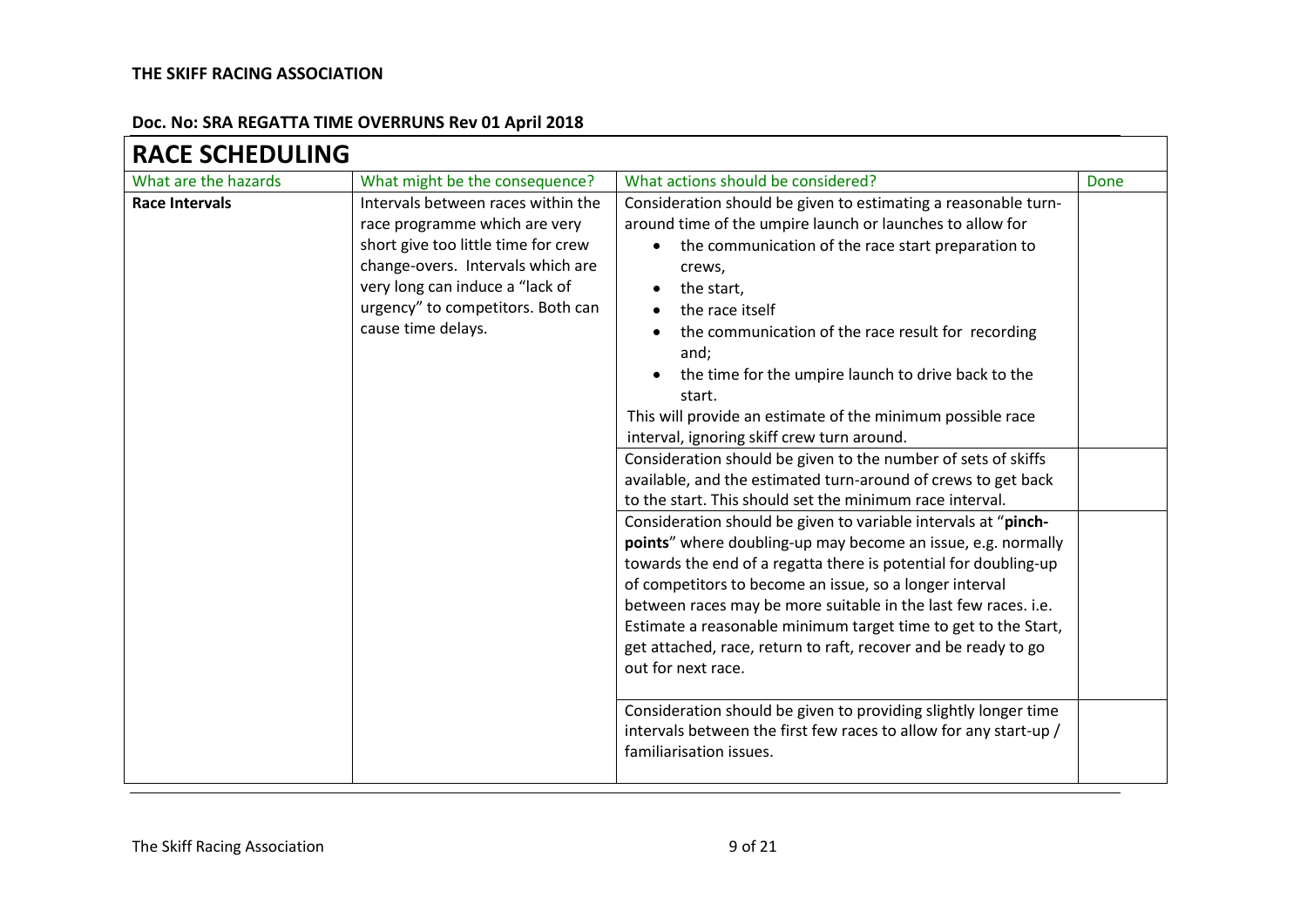| <b>RACE SCHEDULING</b>              |                                     |                                                                 |      |
|-------------------------------------|-------------------------------------|-----------------------------------------------------------------|------|
| What are the hazards                | What might be the consequence?      | What actions should be considered?                              | Done |
| <b>Integration with Punt Racing</b> | Clashing in the times of races with | Arrange that Punt Racing first race time is different to the    |      |
| Punt Races are often running        | same participants in both punting   | Skiffing first race time, to ensure that there is not a         |      |
| at the same event with              | and skiffing has the potential to   | simultaneous pressure on the Regatta resources. It is suggested |      |
| participants also skiff racing.     | cause time delays.                  | that a minimum 1 hour gap between first race time of Punting    |      |
|                                     |                                     | and first race time of Skiffing is set, if practical.           |      |
|                                     |                                     | Always attempt to do the punting and skiffing draws together,   |      |
|                                     |                                     | in order to highlight if there are any competitor race clashes  |      |
|                                     |                                     | that can be rectified at an early stage, i.e. at the same place |      |
|                                     |                                     | and time.                                                       |      |
|                                     |                                     | Where possible, take account of punting activities, such that   |      |
|                                     |                                     | competitors who chose to punt and skiff should be prioritised   |      |
|                                     |                                     | to skiff outside the time of punting events.                    |      |
|                                     |                                     |                                                                 |      |
|                                     |                                     |                                                                 |      |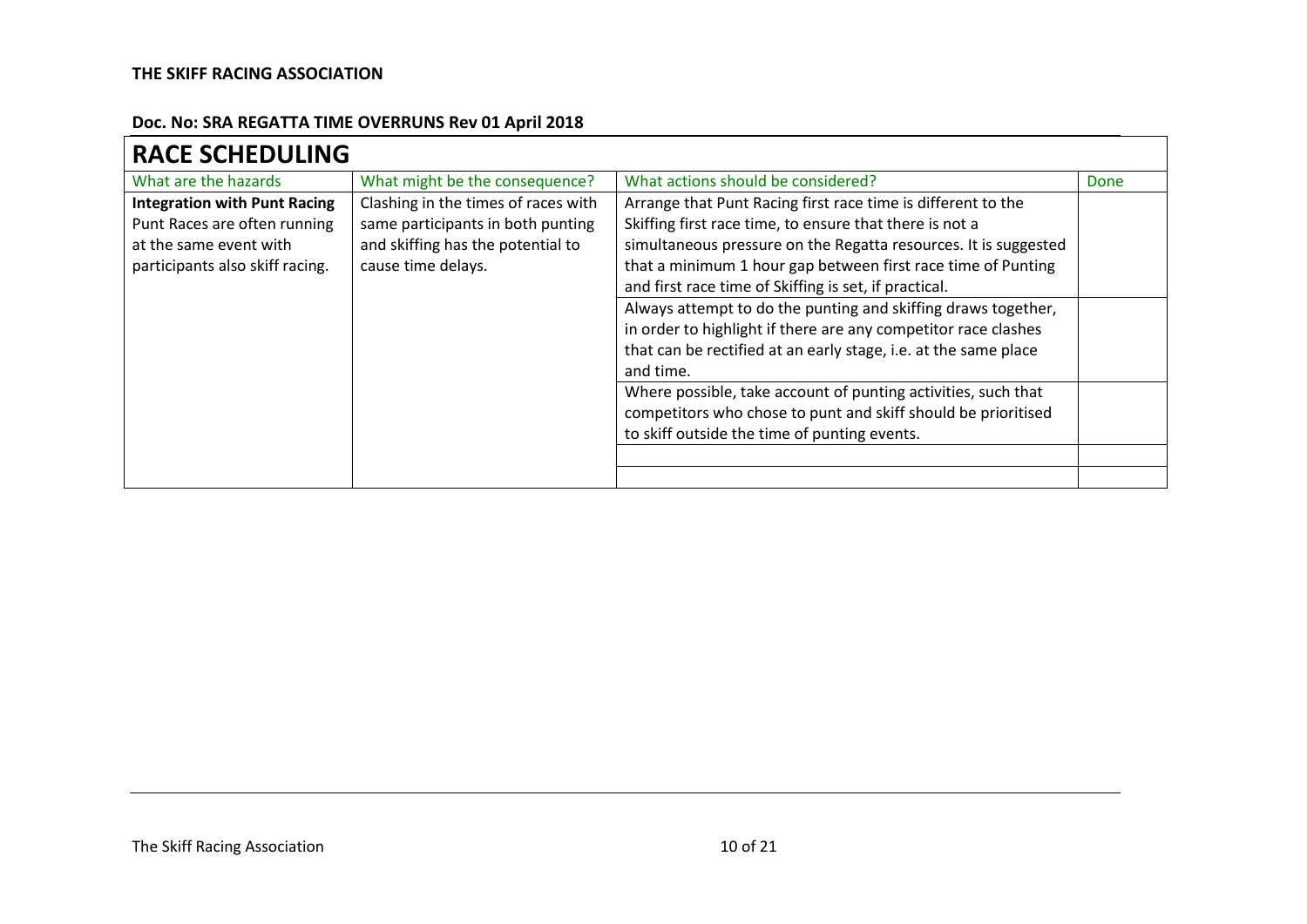| <b>COURSE SET UP</b>                                                                                                                |                                                                                                                                                     |                                                                                                                                                                                                                                                         |      |
|-------------------------------------------------------------------------------------------------------------------------------------|-----------------------------------------------------------------------------------------------------------------------------------------------------|---------------------------------------------------------------------------------------------------------------------------------------------------------------------------------------------------------------------------------------------------------|------|
| What are the hazards                                                                                                                | What might be the consequence?                                                                                                                      | What actions should be considered?                                                                                                                                                                                                                      | Done |
| <b>Course layout issues</b><br>Are there any moored boats<br>or overhanging branches etc.<br>that may affect the regatta<br>course. | If there are any obstructions to the<br>regatta course on the day of the<br>regatta, then they may take time to<br>resolve and delay regatta start. | Regatta Committee to arrange inspection of the planned<br>course in the weeks or days before the regatta to allow time to<br>resolve any issues ahead of the regatta course set up.<br>Consider a work day/evening to clear tress, cut grass etc in the |      |
|                                                                                                                                     |                                                                                                                                                     | days or weeks before the regatta, to reduce the number of<br>actions on day of the regatta.                                                                                                                                                             |      |
| <b>Course layout issues</b><br>Course Equipment not<br>adequately secured overnight<br>prior to the regatta.                        | Potential for loss due to theft or<br>inadequate mooring and<br>subsequent delay to regatta start.                                                  | Ensure that all equipment is adequately secured.                                                                                                                                                                                                        |      |
| <b>Course layout issues</b><br>Difficulty in positioning<br>anchors, stake boats and<br>buoys with team who may                     | Delay to regatta start.                                                                                                                             | Regatta Committee could arrange for the production of a<br>drawn plan of the course and pre-regatta set up check list to<br>aid the course set-up team and for their briefing on the course<br>layout by an assigned course co-ordinator.               |      |
| only be carrying out course<br>laying on an infrequent basis.                                                                       |                                                                                                                                                     | Regatta Committee could arrange for a "Master Class" on<br>stake-boat anchoring for the course laying team in the weeks<br>or days prior to the regatta, to practice their technique.                                                                   |      |
|                                                                                                                                     |                                                                                                                                                     | Aim for continuity in course set-up team with a course co-<br>ordinator who has successfully been involved previously.                                                                                                                                  |      |
|                                                                                                                                     |                                                                                                                                                     | Assess if use of GPS for positioning buoys is suitable / practical.                                                                                                                                                                                     |      |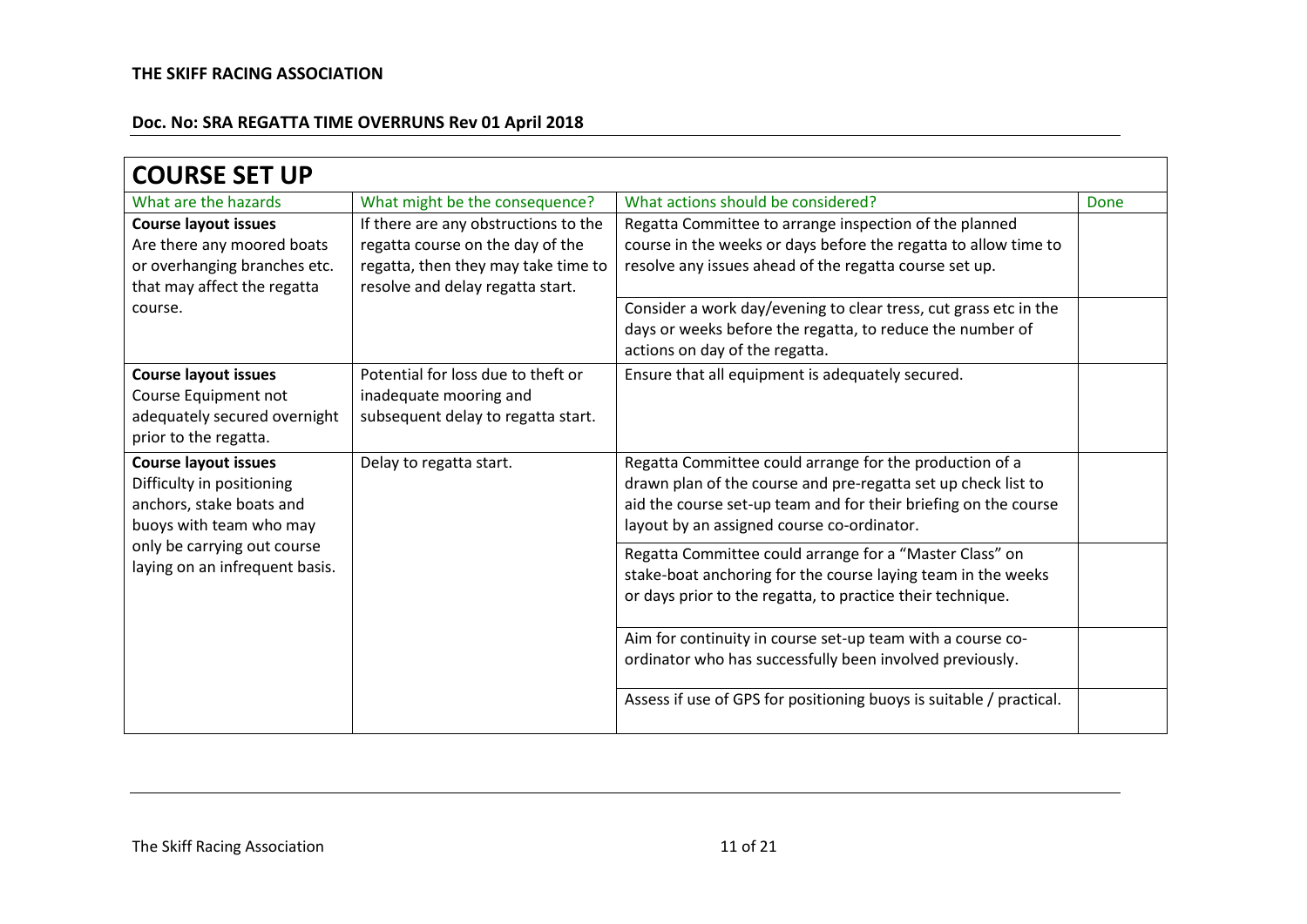| <b>COURSE SET UP</b>                                                                                                                                                         |                                                                                                                                                              |                                                                                                                                                                                                                                                                                                                                                                                                  |      |
|------------------------------------------------------------------------------------------------------------------------------------------------------------------------------|--------------------------------------------------------------------------------------------------------------------------------------------------------------|--------------------------------------------------------------------------------------------------------------------------------------------------------------------------------------------------------------------------------------------------------------------------------------------------------------------------------------------------------------------------------------------------|------|
| What are the hazards                                                                                                                                                         | What might be the consequence?                                                                                                                               | What actions should be considered?                                                                                                                                                                                                                                                                                                                                                               | Done |
| <b>Course layout issues</b><br>Has the course been laid out<br>in accordance with the<br>current Buoyage and Signage<br>required by the river<br>authorities?                | The regatta could be delayed if the<br>river authorities object to the<br>course buoyage and signage.                                                        | Regatta Committee should ensure, before regatta notices are<br>issued to clubs, that they have available the correct current<br>Buoyage and Signage and have defined how it should be laid<br>out and have a clear plan for doing so.<br>Regatta Committee should have boat and sufficient personnel<br>available at short notice to make adjustments to the course<br>and stake boat positions. |      |
| <b>Course layout issues</b><br>Has the course been laid out<br>for fair racing to take place<br>taking account of the river<br>shape, current and prevailing<br>wind?        | The course may need to be<br>adjusted to allow for fair racing at<br>any stage during the regatta as the<br>prevailing conditions can change.                | Regatta Committee should have boat and sufficient personnel<br>available at short notice to make adjustments to the course<br>and stake boat positions.                                                                                                                                                                                                                                          |      |
| Late running of course set-up<br>Setting a course is an activity<br>that a club will do once or<br>twice each year, so is not well                                           | A delay to the start of racing due to<br>the course not being in place will<br>cause a late regatta from the start.<br>Regaining lost time is then an uphill | Plan to prepare all buoys and stake boats, signs and anchors<br>and anchor lines fully ready for rapid and easy deployment, the<br>day before the regatta.                                                                                                                                                                                                                                       |      |
| practiced, whereas moving<br>boats out of the boat house<br>and onto the water is a<br>regular activity and can be<br>conducted by many members<br>with minimal supervision. | and difficult task.                                                                                                                                          | Sufficient time with a very generous time contingency should<br>be set for laying the course as there a number of variables<br>which can affect the deployment of the course, e.g. target the<br>course completion as a prime activity and for say two hours<br>before the regatta start time.                                                                                                   |      |
|                                                                                                                                                                              |                                                                                                                                                              | The Regatta Committee may wish to consider compiling a check<br>list to confirm that all course equipment, all officials and their<br>equipment is in place and a briefing of officials has taken place<br>prior to starting the racing.                                                                                                                                                         |      |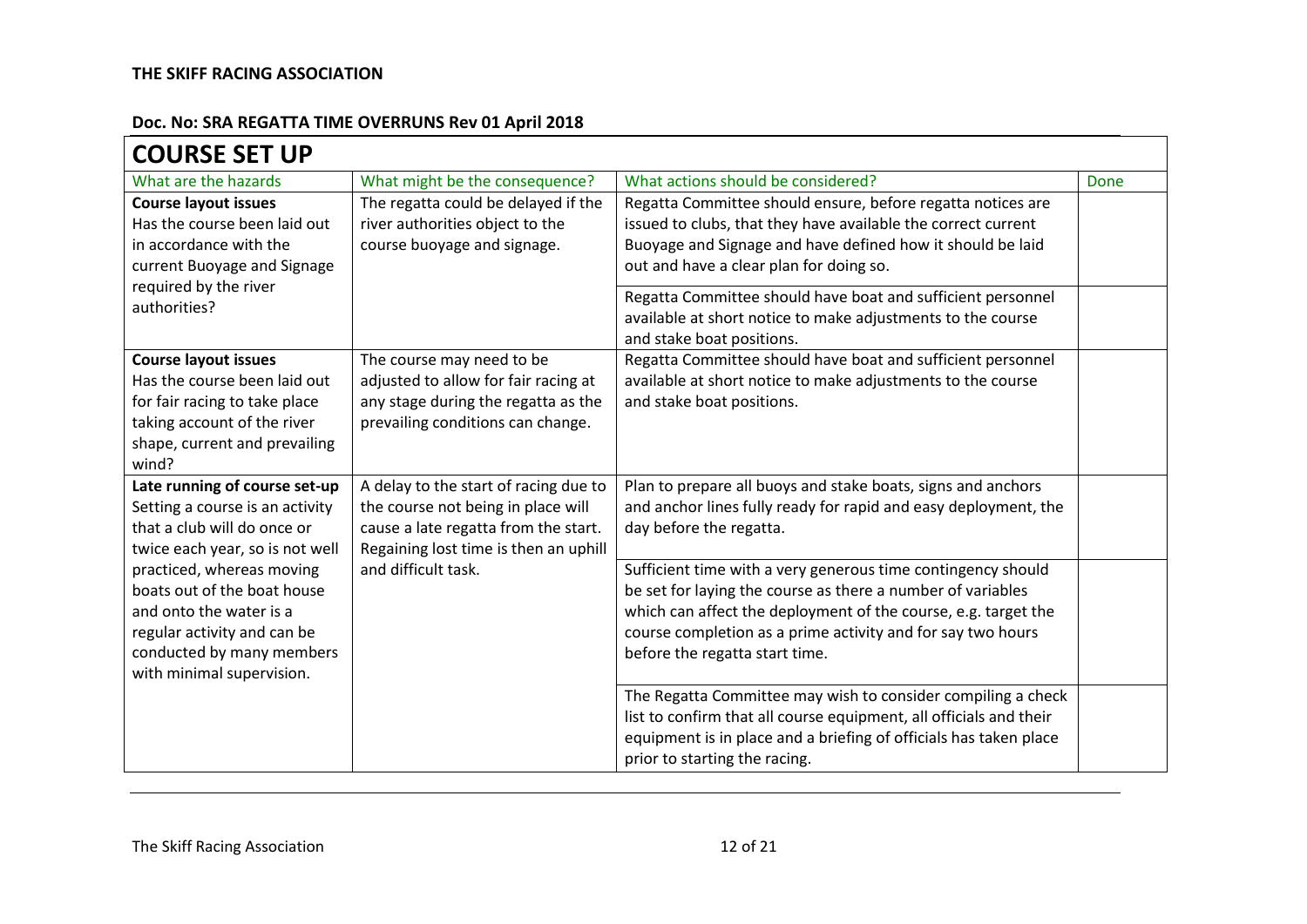#### **Doc. No: SRA REGATTA TIME OVERRUNS Rev 01 April 2018**  $\blacksquare$

| <b>COURSE SET UP</b>                 |                                   |                                                                   |      |
|--------------------------------------|-----------------------------------|-------------------------------------------------------------------|------|
| What are the hazards                 | What might be the consequence?    | What actions should be considered?                                | Done |
| <b>External effects - disruption</b> | Other boats could interfere with  | Regatta Committee should ensure, before regatta notices are       |      |
| by other boats                       | the smooth running of the regatta | issued to clubs, that they have available the correct current     |      |
|                                      | if they encroach on the course.   | Buoyage and Signage and know how it should be laid out and        |      |
|                                      |                                   | have a clear plan for doing so.                                   |      |
|                                      |                                   | Regatta Committees should consider informing the lock             |      |
|                                      |                                   | keepers of the regatta and issuing with printing a poster for     |      |
|                                      |                                   | display at the locks for other boat users                         |      |
|                                      |                                   | Regatta Committees should consider sending a reminder to          |      |
|                                      |                                   | other boat/canoe clubs and boat services on their reach of the    |      |
|                                      |                                   | regatta, e.g. a week prior to the regatta, along with a one page  |      |
|                                      |                                   | Notice for display at their club, so that they are fully aware.   |      |
|                                      |                                   | Regatta Committees should consider providing hand-outs to         |      |
|                                      |                                   | craft moored on the course telling them what the regatta is       |      |
|                                      |                                   | about and to be aware of races and skiffs if they are leaving     |      |
|                                      |                                   | their mooring.                                                    |      |
| Movements of buoys and               | Anchors and buoys may need to be  | Sufficient time with a very generous time contingency should      |      |
| anchors through wind and             | moved and adjusted, thus delaying | be set for laying the course as there a number of variables       |      |
| current                              | regatta.                          | which can affect the deployment of the course, e.g. target the    |      |
|                                      |                                   | course completion as a prime activity and for say two hours       |      |
|                                      |                                   | before the regatta start time. Any initial issues with wind and   |      |
|                                      |                                   | current will therefore have time to arise and be dealt with prior |      |
|                                      |                                   | to racing.                                                        |      |
|                                      |                                   |                                                                   |      |
|                                      |                                   | Regatta Committee should have boat and sufficient personnel       |      |
|                                      |                                   | available at short notice to make adjustments to the course       |      |
|                                      |                                   | and stake boat positions.                                         |      |
|                                      |                                   |                                                                   |      |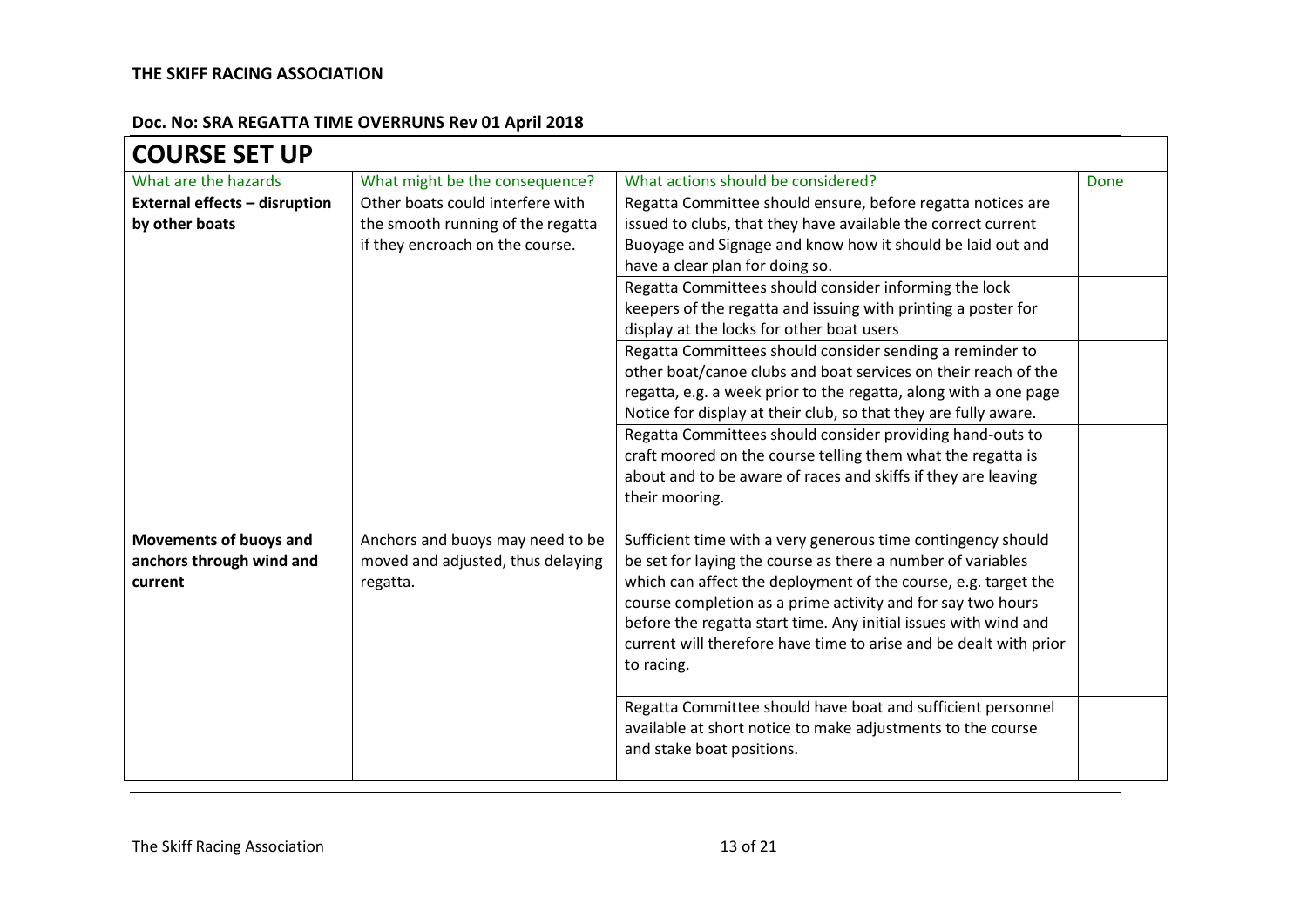| <b>COURSE SET UP</b>                                                                                                                                                              |                                                                                                                                                |                                                                                                                                                                                                                                                                                                                    |      |
|-----------------------------------------------------------------------------------------------------------------------------------------------------------------------------------|------------------------------------------------------------------------------------------------------------------------------------------------|--------------------------------------------------------------------------------------------------------------------------------------------------------------------------------------------------------------------------------------------------------------------------------------------------------------------|------|
| What are the hazards                                                                                                                                                              | What might be the consequence?                                                                                                                 | What actions should be considered?                                                                                                                                                                                                                                                                                 | Done |
| <b>Racing Craft deployed at</b><br>launching / unloading area<br>Lack of boats at the boat<br>loading / unloading area                                                            | If not all boats are available for the<br>first boating times then the first<br>races will be delayed                                          | Regatta committee should ensure that there are sufficient<br>people available to deploy the required boats to ensure<br>availability to crews for the first boating times.                                                                                                                                         |      |
| Boat Loading / unloading<br>area<br>Crew turn-rounds can be<br>affected if the location of this<br>area involves crossing the<br>course or is congested.                          | Delay to turn round of crews<br>causing time delays.                                                                                           | If possible, site the boat loading / unloading area outside of the<br>course.                                                                                                                                                                                                                                      |      |
| Catering, toilet, tentage set-<br>up<br>Non club based regattas<br>require additional facilities to<br>be organised and set-up<br>which entails additional time<br>and resources. | Lack of sufficient resources for<br>both set-up of regatta course and<br>additional regatta facilities can<br>cause time delay to first races. | Regatta Committee should consider if they have arranged<br>enough assistance at an early stage of their organisation to<br>account for the time and effort required for a non-club based<br>regatta.<br>It is suggested that the Regatta Committee give priority to<br>activities that affect the start of racing. |      |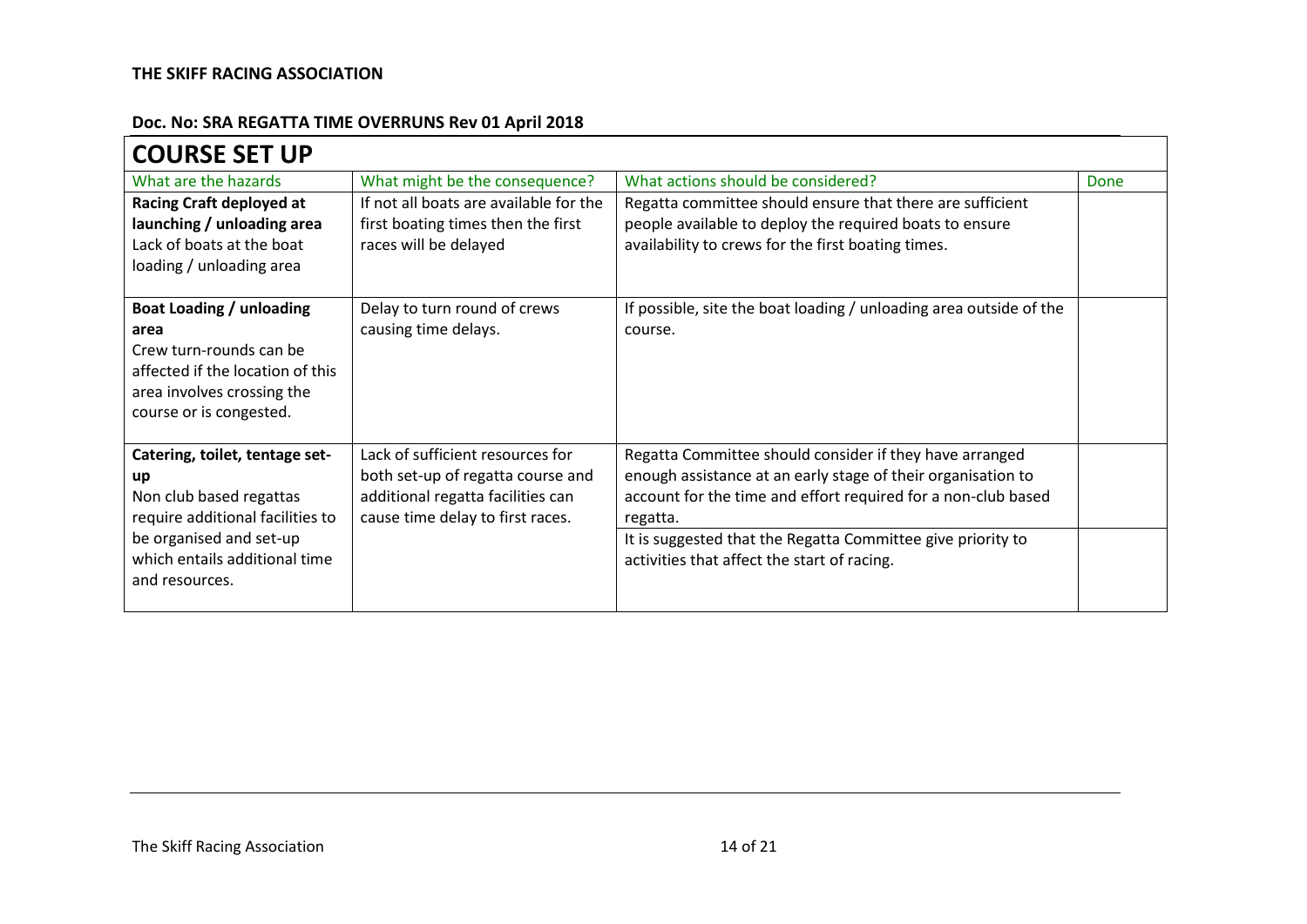| <b>EQUIPMENT</b>                                                                                                                                                                                               |                                                                                                  |                                                                                                                                                                                                                                                                                                                                                  |      |
|----------------------------------------------------------------------------------------------------------------------------------------------------------------------------------------------------------------|--------------------------------------------------------------------------------------------------|--------------------------------------------------------------------------------------------------------------------------------------------------------------------------------------------------------------------------------------------------------------------------------------------------------------------------------------------------|------|
| What are the hazards                                                                                                                                                                                           | What might be the consequence?                                                                   | What actions should be considered?                                                                                                                                                                                                                                                                                                               | Done |
| <b>Borrowed Boats</b><br>Boats are often borrowed<br>from other clubs and there<br>have been occasions that<br>those boats have been in an                                                                     | Borrowed boats may be out of<br>commission until repair carried<br>out, hence a delay in racing. | Race Committee should confirm with the club from whom<br>boats are being borrowed that the boats have been checked as<br>fit for racing. The onus should be on the lender of the boat to<br>ensure that the skiffs are delivered in good order and fit for<br>racing.                                                                            |      |
| unfit condition for racing.                                                                                                                                                                                    |                                                                                                  | Race Committee should try and arrange that the borrowed<br>boats are delivered to regatta site (if possible) a few days prior<br>to the event and check the skiffs are fit for racing. i.e. thole<br>pins, strings, stretchers etc are sound and fit for racing                                                                                  |      |
| <b>Boat damages</b><br>Boats can be damaged at any<br>point during the regatta, and<br>as boats are matched this<br>means that two or more boats<br>are effectively out of action<br>when one boat is damaged. | A set of boats may be out of<br>commission until repair carried<br>out, hence a delay in racing. | Consideration should be given to whether there is a need for<br>the availability of spare sets of matched boats already on-the<br>water or close to hand and ready for use, especially if there are<br>a large number of races. This may require arranging that<br>matched boats are borrowed from other clubs for the period of<br>the regatta. |      |
|                                                                                                                                                                                                                |                                                                                                  | Regatta Committee should consider reviewing the condition of<br>their boats prior to issue of Notice of Regatta to ensure that<br>any essential maintenance has been carried out.                                                                                                                                                                |      |
|                                                                                                                                                                                                                |                                                                                                  | Tools should be available close to hand for minor boat repairs,<br>e.g. screw drivers (and thole pins, etc                                                                                                                                                                                                                                       |      |
|                                                                                                                                                                                                                |                                                                                                  | Competent persons to action minor repairs identified by name<br>on the on the Officials Rota                                                                                                                                                                                                                                                     |      |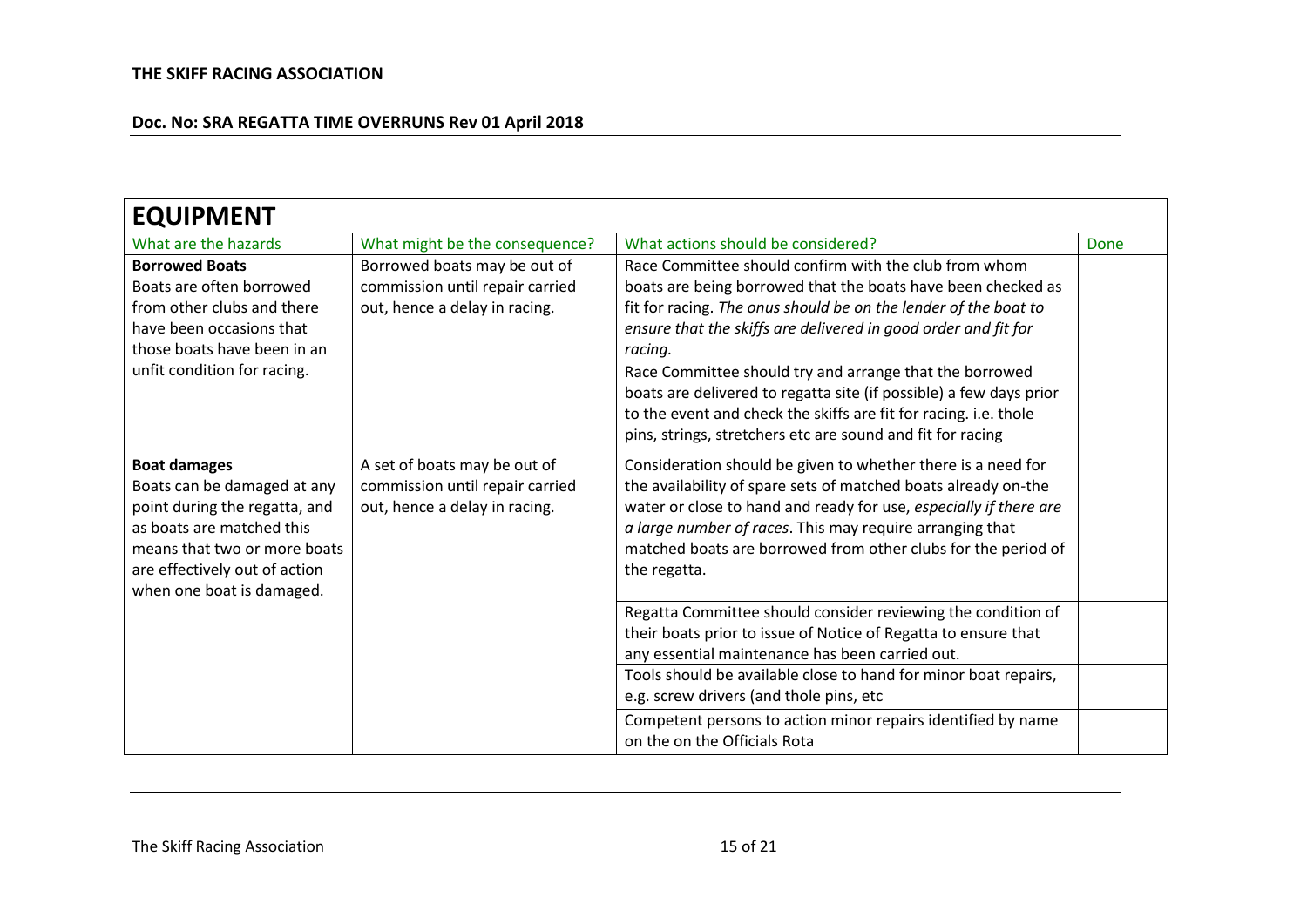| <b>EQUIPMENT</b>                 |                                  |                                                                |      |
|----------------------------------|----------------------------------|----------------------------------------------------------------|------|
| What are the hazards             | What might be the consequence?   | What actions should be considered?                             | Done |
| <b>Boats not properly marked</b> | Incorrect allocation of boats to | Ensure that each set of boats are consistently marked or       |      |
| with Colours for stations        | crews, causing delay due to need | identified with colours (Blue, White, Red) for a set of three. |      |
| (Blue, White, Red)               | to rectify.                      | Include the Colours for each station / lane within the Race    |      |
|                                  |                                  | programme for aiding Raft Stewards and Umpires                 |      |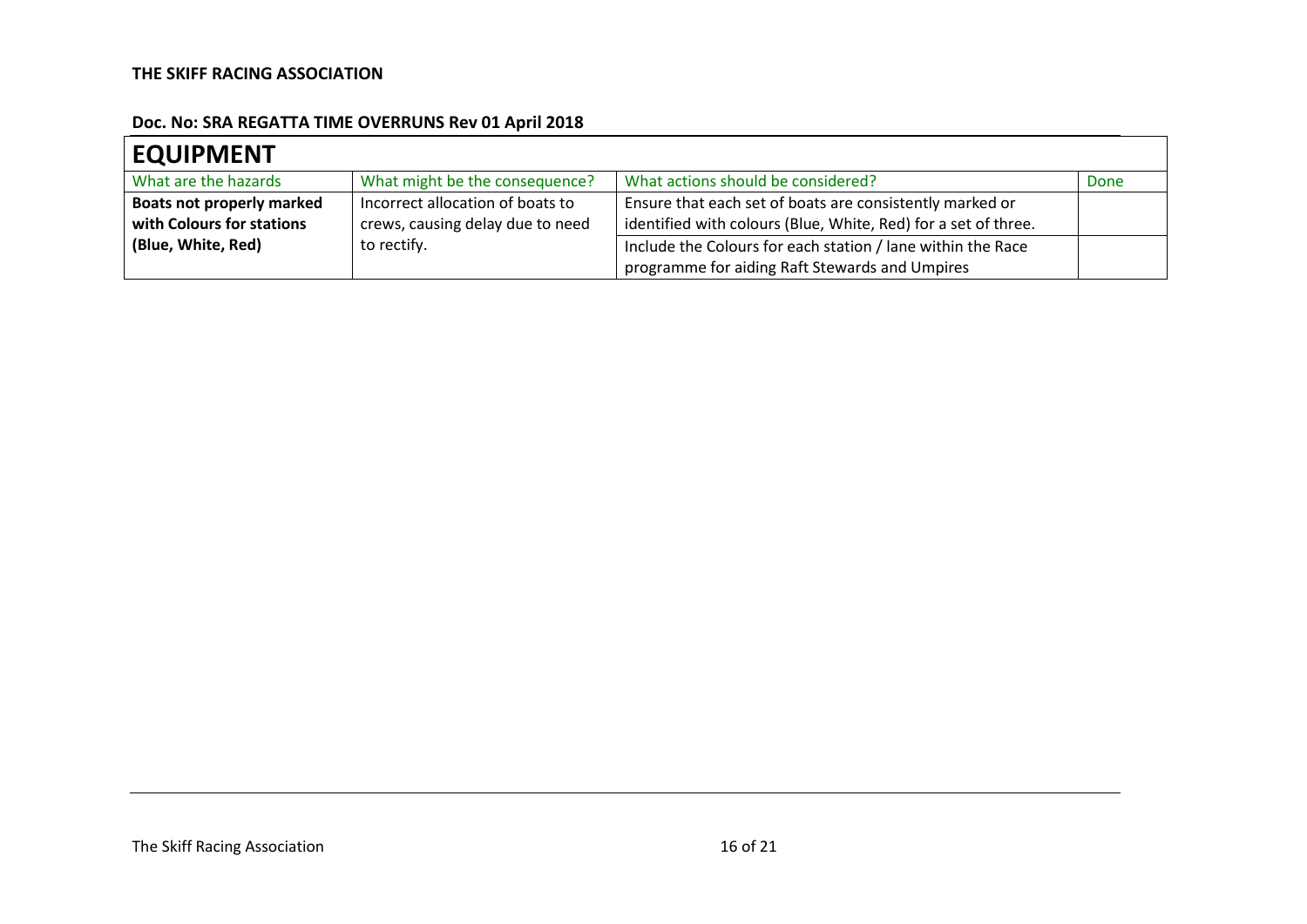| <b>BOATING OF CREWS</b>                                                            |                                                                    |                                                                                                                                                                                                                                                                                                                                                                                                                                                                                                         |      |
|------------------------------------------------------------------------------------|--------------------------------------------------------------------|---------------------------------------------------------------------------------------------------------------------------------------------------------------------------------------------------------------------------------------------------------------------------------------------------------------------------------------------------------------------------------------------------------------------------------------------------------------------------------------------------------|------|
| What are the hazards                                                               | What might be the consequence?                                     | What actions should be considered?                                                                                                                                                                                                                                                                                                                                                                                                                                                                      | Done |
| <b>Crews late to boat</b>                                                          | The crew may be disqualified from                                  | The Regatta Committee should consider including within the                                                                                                                                                                                                                                                                                                                                                                                                                                              |      |
| Crews not arriving on time for<br>their race are at risk of being<br>disqualified. | racing.<br>Late boating can cause time delays<br>to race schedule. | Notice of the Regatta, a Map of the Venue, parking details plus<br>stating the earliest likely time for the first crews to boat so that<br>participants can take this into account before submitting an<br>entry.                                                                                                                                                                                                                                                                                       |      |
|                                                                                    |                                                                    | The Regatta Committee should consider including a Boating<br>Time associated with the First Race times, when First Race<br>Times are sent to the participating Clubs.                                                                                                                                                                                                                                                                                                                                   |      |
|                                                                                    |                                                                    | The Regatta Committee should consider including a reminder<br>within the Notification of First Race Times that the onus is on<br>Club Captains to ensure their crews are at the boating raft in<br>good time for their race and to make themselves known to the<br>raft stewards. Club Captains should in particular make this clear<br>to those crews new to racing.<br>The above could be published on the Regatta Website, if there<br>is one, so that it is available to competitors and officials. |      |
|                                                                                    |                                                                    | Regatta communication system should be in operation early,<br>say 30 minutes prior to first race start time and used to inform<br>the first race competitors that they should present themselves<br>to the raft steward well in advance of their race time.                                                                                                                                                                                                                                             |      |
|                                                                                    |                                                                    | The Regatta Committee should ensure Regatta Programmes<br>are advertised and available for participants before racing<br>starts.                                                                                                                                                                                                                                                                                                                                                                        |      |
|                                                                                    |                                                                    | Where the boating raft is remote from the regatta area it may<br>be desirable to have an addition raft marshal (in<br>communication with the boating raft) in the regatta area to<br>round up crews.                                                                                                                                                                                                                                                                                                    |      |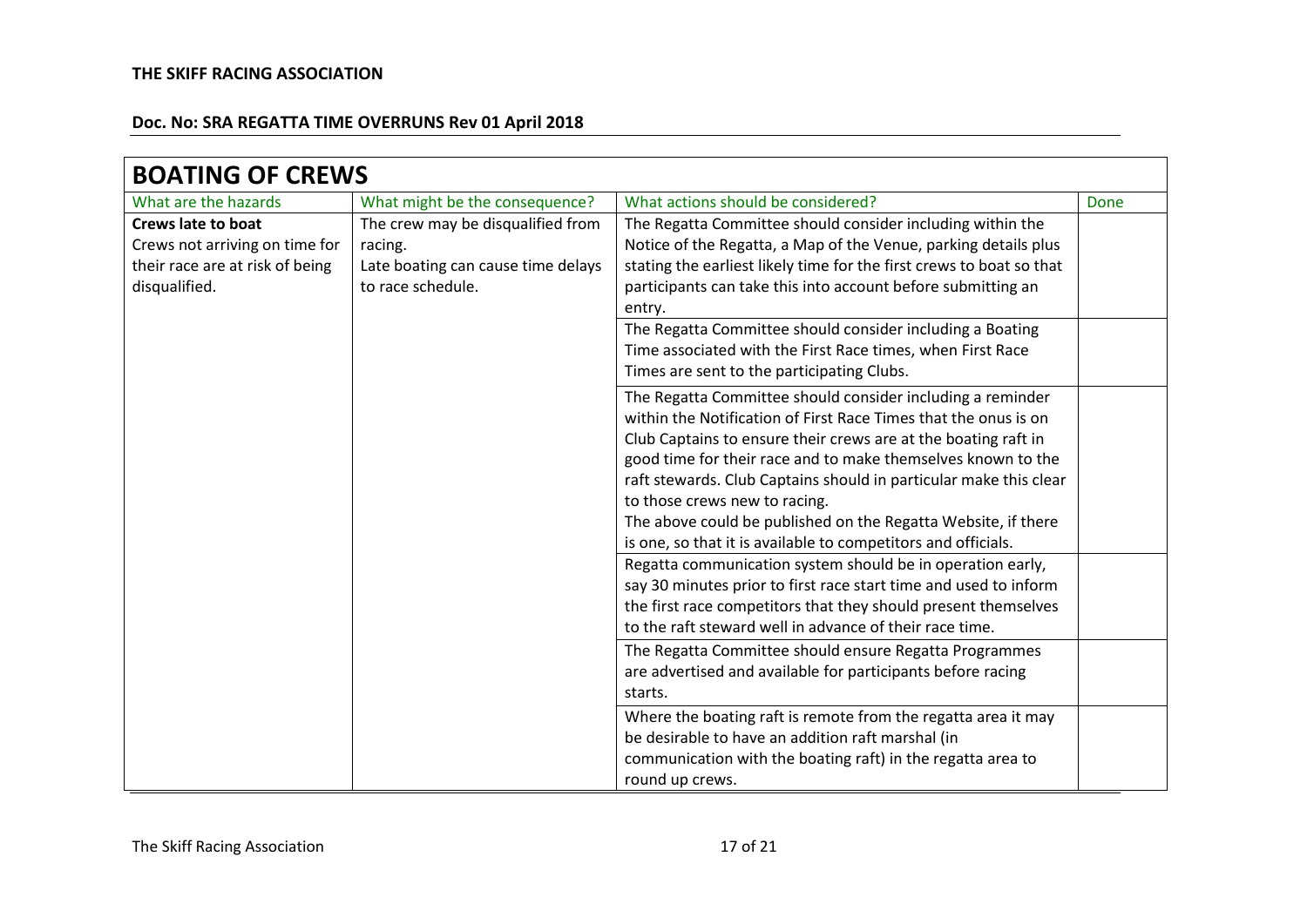| <b>BOATING OF CREWS</b>                                                                                                                                                                                                                                                                                                                                                                                                                              |                                                                                                                                                                        |                                                                                                                                                                                                                                                                               |      |  |
|------------------------------------------------------------------------------------------------------------------------------------------------------------------------------------------------------------------------------------------------------------------------------------------------------------------------------------------------------------------------------------------------------------------------------------------------------|------------------------------------------------------------------------------------------------------------------------------------------------------------------------|-------------------------------------------------------------------------------------------------------------------------------------------------------------------------------------------------------------------------------------------------------------------------------|------|--|
| What are the hazards                                                                                                                                                                                                                                                                                                                                                                                                                                 | What might be the consequence?                                                                                                                                         | What actions should be considered?                                                                                                                                                                                                                                            | Done |  |
| Incorrect allocation of boats to<br><b>Raft Marshals not adequately</b><br>crews, causing delay due to need<br>briefed<br>to rectify.<br>Lack of urgency to boat from crews<br>can cause time delays.<br>Especially at Regatta Start, all boats<br>should be filled and sent to start.<br>Situations where one crew has<br>reached the start and then has to<br>be called back if there is a problem<br>with the second boat, causes time<br>delays. |                                                                                                                                                                        | Ensure that Raft Marshalls are individuals who have a sense of<br>urgency and are adept at organising re-scheduling of races with<br>race control.                                                                                                                            |      |  |
|                                                                                                                                                                                                                                                                                                                                                                                                                                                      | Ensure that Raft Marshalls have an up to date Race Programme<br>and are briefed on the boat Colouring and allocation of<br>appropriate colour for each lane / station. |                                                                                                                                                                                                                                                                               |      |  |
|                                                                                                                                                                                                                                                                                                                                                                                                                                                      |                                                                                                                                                                        | Include the Colours for each station / lane within the Race<br>programme for aiding Raft Stewards and Umpires.                                                                                                                                                                |      |  |
|                                                                                                                                                                                                                                                                                                                                                                                                                                                      |                                                                                                                                                                        | Ensure Raft Marshalls are briefed to load crews for the same<br>race at the same time and proceed to the start at the same<br>time, to avoid situations where one crew has reached the start<br>and then has to be called back if there is a problem with the<br>second boat. |      |  |
| <b>Raft Marshals without direct</b><br>communication to Race<br>Control<br>i.e. where the boating raft is<br>remote from the location of<br>Race Control                                                                                                                                                                                                                                                                                             | Lack of communications especially<br>where there are changes to the<br>race programme during the regatta<br>will cause confusion and time<br>delays                    | The Regatta Committee should consider the use of radio<br>communications to keep Raft Marshals informed of any<br>changes to Race Programme or crews. Also, for efficient<br>resolution of any Raft Marshal queries on crews and events.                                      |      |  |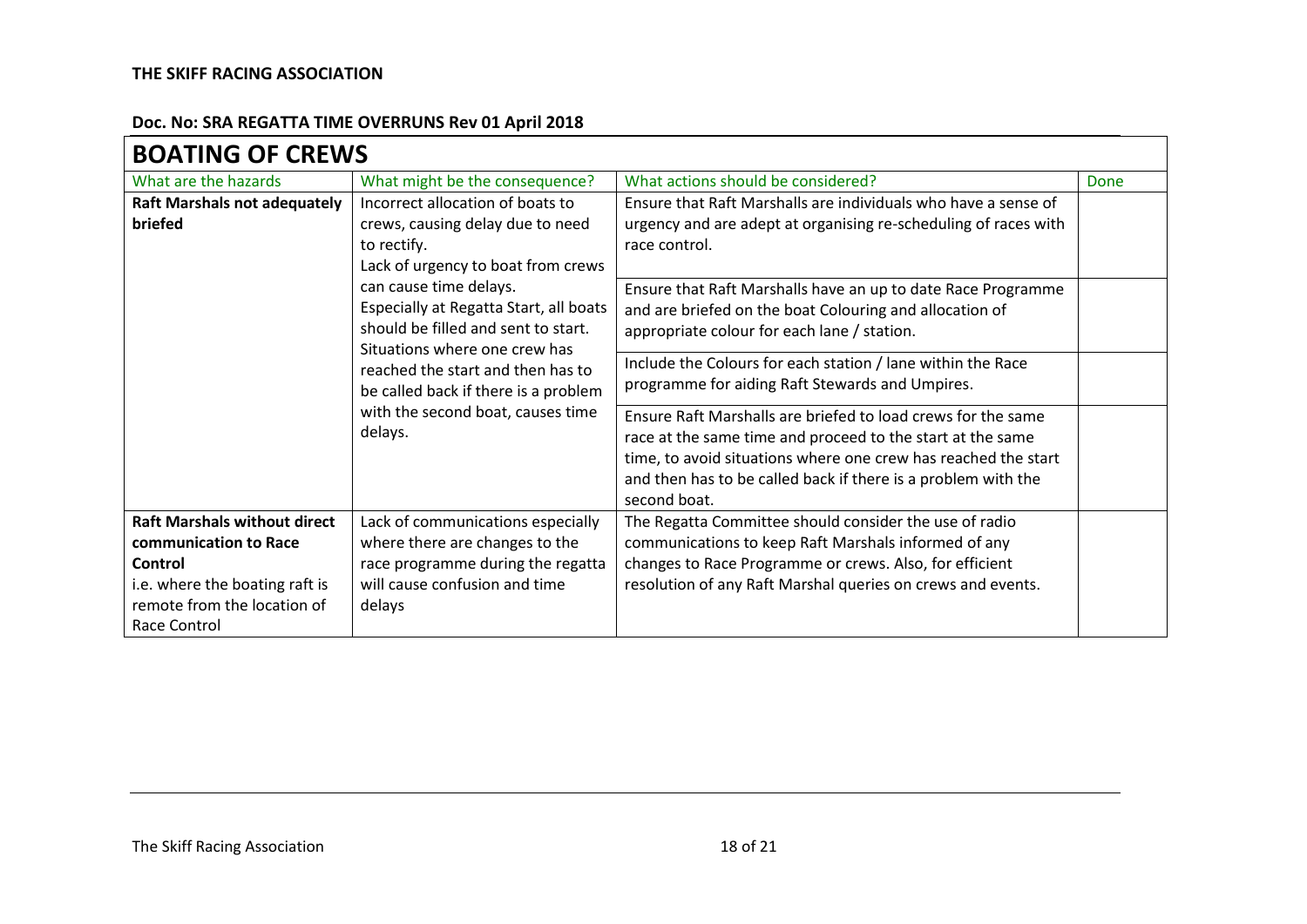| <b>AT THE START</b>                  |                                      |                                                                   |      |
|--------------------------------------|--------------------------------------|-------------------------------------------------------------------|------|
| What are the hazards                 | What might be the consequence?       | What actions should be considered?                                | Done |
| <b>Insufficient Stake boat crews</b> | A lack of sufficient stake boat crew | Sufficient numbers of stake boat personnel (and contingency)      |      |
|                                      | and/or their late arrival on station | should be confirmed at an early stage of planning the regatta,    |      |
|                                      | prior to the first race will put the | i.e. at the same time as confirming Umpires.                      |      |
|                                      | full racing programme at risk of     | It is imperative that that there are named and confirmed          |      |
|                                      | delay. It is then an almost          | stake boat personnel in position prior to the start of the first  |      |
|                                      | impossible task to catch up this     | racing session.                                                   |      |
|                                      | time.                                | The Regatta Committee should ensure all officials (including      |      |
|                                      |                                      | stake boat personnel) are supplied with an Officials Rota         |      |
|                                      |                                      | immediately after the draw and before the Regatta day, clearly    |      |
|                                      |                                      | stating their role and required reporting location and time of    |      |
|                                      |                                      | arrival.                                                          |      |
| <b>Lack of Start Marshal and</b>     | This will put the full racing        | Sufficient numbers of Start Marshalls and other race officials    |      |
| <b>Race officials</b>                | programme at risk of delay.          | (and contingency) should be confirmed at an early stage of        |      |
| A lack of a sufficiently             | It is then an almost impossible task | planning the regatta.                                             |      |
| informed Start Marshal               | to catch up this time.               |                                                                   |      |
| organising crews for the start       |                                      | It is suggested that all start Marshalls and other race officials |      |
| and sufficient race officials at     |                                      | (and contingency) should be re-confirmed say, 2 weeks prior to    |      |
| the finish.                          |                                      | the Regatta date to allow time for any cancellations and re-      |      |
|                                      |                                      | scheduling or additional resourcing. Also, provide Officials Rota |      |
|                                      |                                      | and get confirmation of availability after the draw.              |      |
|                                      |                                      | The Regatta Committee should consider the use of radio            |      |
|                                      |                                      | communications to keep Start Marshals and other race officials    |      |
|                                      |                                      | at the finish informed of any changes to Race Programme or        |      |
|                                      |                                      | crews. Also, for efficient resolution of any queries on crews and |      |
|                                      |                                      | events.                                                           |      |
|                                      |                                      |                                                                   |      |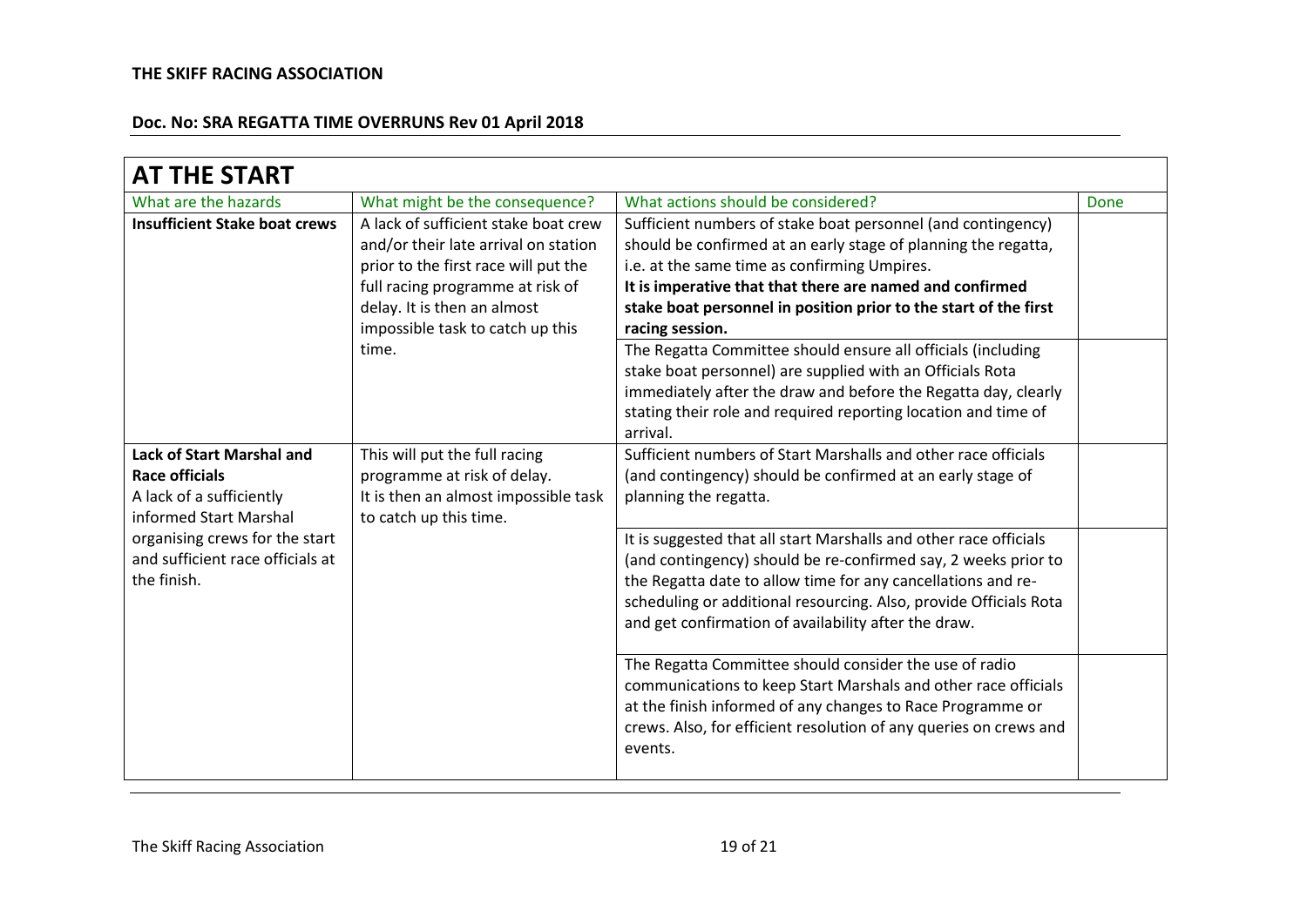| <b>AT THE START</b>                |                                        |                                                                    |      |
|------------------------------------|----------------------------------------|--------------------------------------------------------------------|------|
| What are the hazards               | What might be the consequence?         | What actions should be considered?                                 | Done |
|                                    |                                        | The Regatta Committee should ensure all officials are supplied     |      |
|                                    |                                        | with an Officials Rota before the Regatta day clearly stating      |      |
|                                    |                                        | their role and required reporting location and time of arrival.    |      |
| <b>Insufficient Umpires,</b>       | A lack of sufficient Umpires,          | Sufficient numbers of Umpires, Launches and Launch Drivers         |      |
| <b>Launches and Launch Drivers</b> | Launches and Launch Drivers or         | (and contingency) should be confirmed at an early stage of         |      |
|                                    | their late arrival on station will put | planning the regatta.                                              |      |
|                                    | the full racing programme at risk of   | An ideal allocation of Umpires is 4 per 3 hour session (1 as       |      |
|                                    | delay.                                 | Finish Judge, 2 on the water and 1 back-up to cover for late       |      |
|                                    | It is then an almost impossible task   | arrival, allow rotation on the water and for availability to be on |      |
|                                    | to catch up this time.                 | call to the Judges' tent at all times to help make a Quorum of     |      |
|                                    |                                        | the of the Race Committee, as the other Umpires may be on          |      |
|                                    |                                        | the water).                                                        |      |
|                                    |                                        | It is suggested that all Umpires, Launches and Launch Drivers      |      |
|                                    |                                        | (and contingency) should be re-confirmed say, 2 weeks prior to     |      |
|                                    |                                        | the Regatta date to allow time for any cancellations and re-       |      |
|                                    |                                        | scheduling or additional resourcing.                               |      |
|                                    |                                        | The Regatta Committee should ensure all officials are supplied     |      |
|                                    |                                        | with an Officials Rota immediately after the draw and before       |      |
|                                    |                                        | the Regatta day clearly stating their role and required reporting  |      |
|                                    |                                        | location and time of arrival.                                      |      |